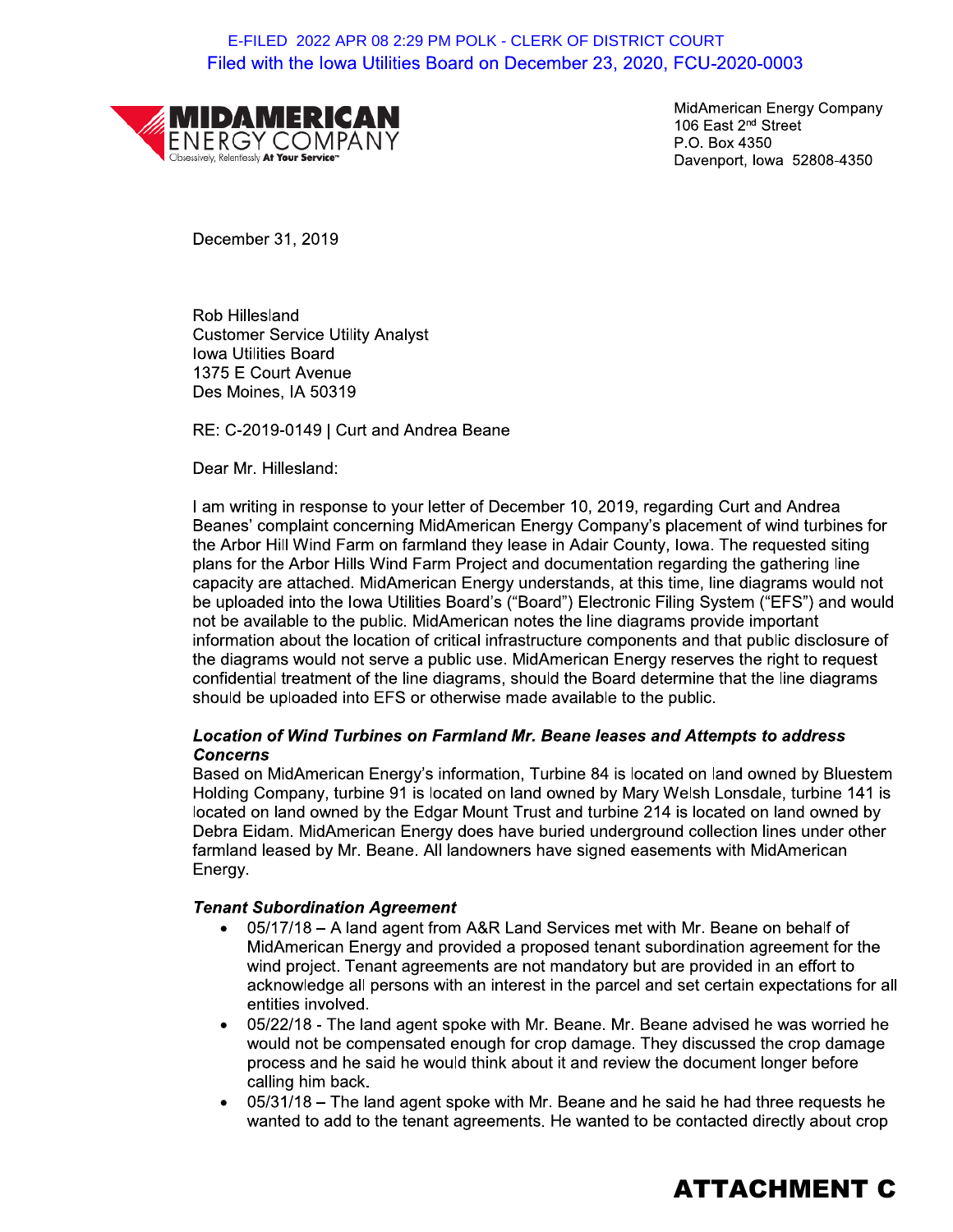Filed with the Iowa Utilities Board on December 23, 2020, FCU-2020-0003 E-FILED 2022 APR 08 2:29 PM POLK - CLERK OF DISTRICT COURT



MidAmerican Energy Company 106 East 2<sup>nd</sup> Street P.O. Box 4350 Davenport, Iowa 52808-4350

damages rather than the owner, he wanted the tiles repaired if they were damaged and he wanted all crops that were disturbed to be measured. The land agent put contact with Mr. Beane on hold while he discussed Mr. Beane's requests with MidAmerican Energy. MidAmerican Energy does not have record of receiving documentation from the contracted land agent indicating Mr. Beane requested to make changes to the proposed tenant agreements. MidAmerican Energy only has record of Mr. Beane's request to be contacted directly regarding crop damages.

- 07/02/18- The land agent explained to Mr. Beane that MidAmerican Energy was not  $\bullet$ willing to change the tenant agreement. It was explained, the tenant agreement would help facilitate the crop damage payment process. Mr. Beane advised he was not interested in signing a tenant agreement.
- 01/16/19 An agent with A & R Land Services sent an email to Debra Eidam that was  $\bullet$ not consistent with MidAmerican Energy's communications standards and was sent without MidAmerican Energy's authorization. The communication asked Ms. Eidam to end or modify her lease with Mr. Beane.
- 01/31/19 MidAmerican Energy was informed of the emailed communication to Ms. Eidam. MidAmerican contacted A & R Land Services and requested MidAmerican Energy's communication standards be followed on all future communications.
- 02/08/19 A project developer with MidAmerican Energy called Ms. Eidam and Mr. Beane and apologized for the emailed communication sent to Ms. Eidam on January 16, 2019, by A & R Land Services.
	- A project developer with MidAmerican Energy sent an email to Mr. Beane that  $\Omega$ contained a map of the proposed road to turbine 214. The project developer asked Mr. Beane to reply if he had any suggested changes or questions. The email also communicated that a construction manager was checking into tile repairs.
- $02/27/19$  A project developer with MidAmerican Energy sent a follow-up email to Mr.  $\bullet$ Beane regarding the proposed road route to turbine 214.
- 03/21/19 A project developer with MidAmerican Energy sent an email to Mr. Beane  $\bullet$ that contained tile repair maps.
- 05/21/19 Mr. Beane's attorney sent a letter to MidAmerican Energy regarding the leased property on which turbine 214 is located. The letter stated Curt Beane was the tenant and had not waived any of his rights or signed the tenant non-disturbance and consent agreement or any Addendum to any lease which has been offered to him.
- 09/06/19 Curt Beane signed a modified tenant agreement for the location of Turbine  $\bullet$  $214.$

# **Crop Damage**

MidAmerican Energy acknowledges there was damage to the Beanes' crops as the result of construction. Mr. Beane provided MidAmerican Energy's right of way agent payment receipts for beans and corn from Heartland Co-op on December 12, 2018, so fair payment could be calculated. Mr. Beane signed a crop release on December 20, 2018, and the payment was made the following day.

In 2019 and in accordance with the modified tenant agreement, MidAmerican Energy settled crop damages with Mr. Beane for the property of land where turbine 214 is located on October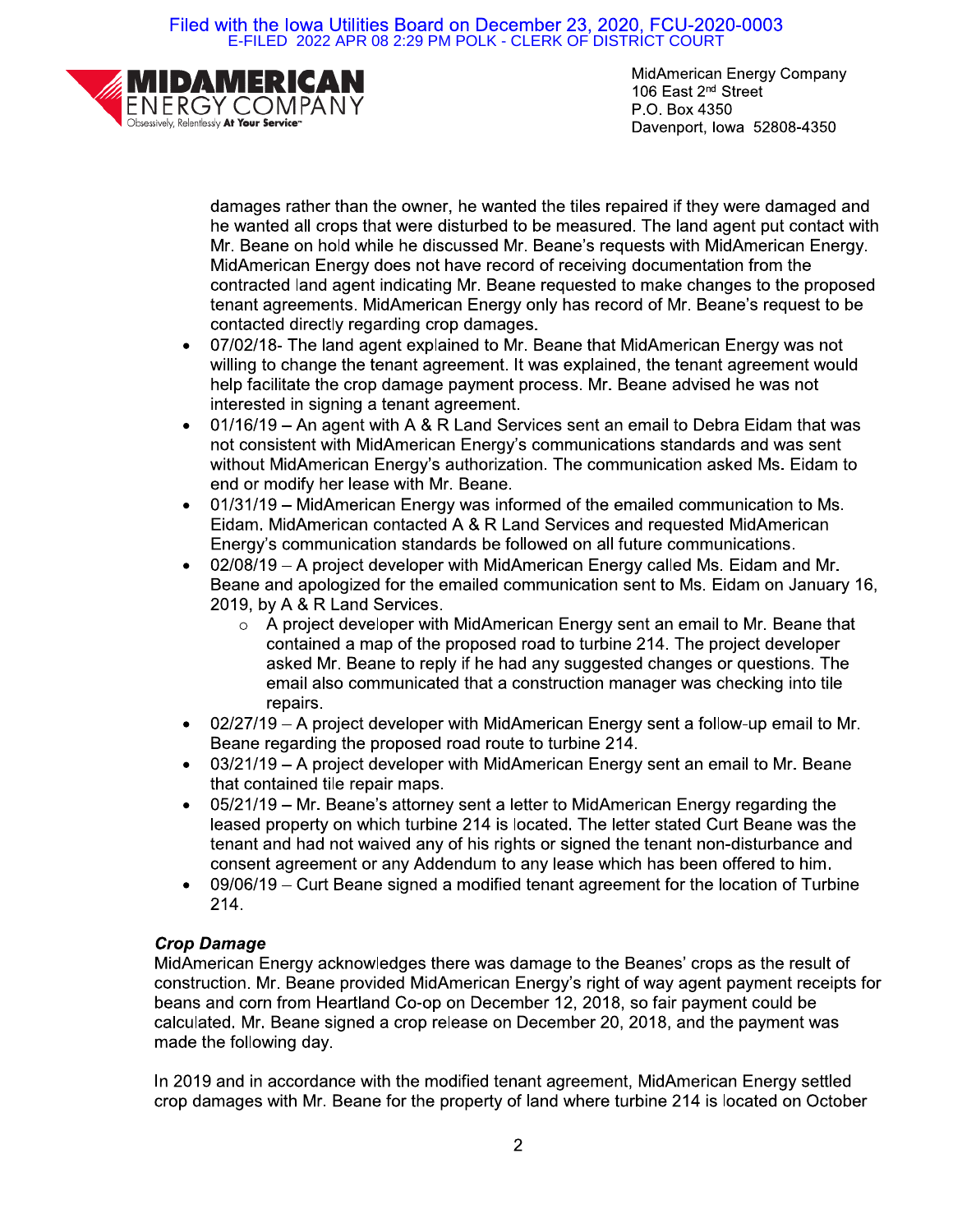Filed with the Iowa Utilities Board on December 23, 2020, FCU-2020-0003 E-FILED 2022 APR 08 2:29 PM POLK - CLERK OF DISTRICT COURT



MidAmerican Energy Company 106 East 2<sup>nd</sup> Street P.O. Box 4350 Davenport, Iowa 52808-4350

31, 2019. As of the week of December 30, 2019, MidAmerican Energy has agreed to the requested crop damage settlement by Mr. Beane and is currently awaiting a signed release form from Mr. Beane prior to sending the crop damage settlement.

The turbines in question were constructed in accordance with the signed easements MidAmerican Energy received from the property owners. Because the turbines have been constructed and placed in service, landowners have received both the easement payments and the ongoing payments for the turbines. In response to the Beanes' concern regarding their rights under Iowa Code 562, MidAmerican Energy believes this is a civil matter between Mr. and Mrs. Beane and the property owners. To the extent Mr. and Mrs. Beane have a concern with the use of the property, it is a landlord-tenant dispute.

# **Additional Communications**

MidAmerican has had frequent communication with Mr. Beane on many issues. MidAmerican has made reasonable attempts to identify and respond to each item. To the best of our ability, MidAmerican has outlined the communications that relate to Mr. Beane's complaint to the IUB.

- 1/17/19 The landowner, Ms. Lonsdale, contacted MidAmerican Energy in writing and  $\bullet$ included Mr. Beane, to discuss concerns regarding topsoil which was removed during turbine installation. MidAmerican is working with both the landowner and Mr. Beane to replace the topsoil.
- 10/29/19 A project developer with MidAmerican Energy received an email from Mr.  $\bullet$ Beane in regard to a permanent fence that needed to be reconstructed in its original location.
- 11/1/19 The fencing contractor installed a temporary fence until we were able to  $\bullet$ remove the radius and construct the permanent fence
- 11/15/19 A permanent fence was constructed on November 15, 2019.

## **Other Relevant Information to Assist the Board**

The State of lowa encourages energy production from renewable resources as stated in lowa Code sections 476.41, 476.53(1), and 476.53A. lowa Code chapter 476A addresses siting requirements for electric generation facilities, which are defined as having 25 megawatts of generation at a single site. The IUB has repeatedly stated that when considering the facility threshold for wind turbines, the standard is whether 25 MW of generation is attached to a single gathering line. This interpretation was affirmed by the lowa Supreme Court in Mathis v. Iowa Utilities Board, 934 N.W.2d 423 (Iowa 2019). As requested, MidAmerican Energy attached siting plans for the Arbor Hill Wind Project, which confirms the generating capacity of less than 25 megawatts on each gathering line. MidAmerican would request that the Board not make the line diagrams available to the public without providing MidAmerican an opportunity to request confidential treatment of the diagrams.

In 2018, the Adair County Board of Supervisors considered amendments to its ordinances to address wind turbines. On October 3, 2018, the Board of Supervisors amended a county ordinance to require a wind turbine setback of 2,000 feet from a non-participating landowner's residence and 800 feet from a non-participating landowner's property line. The amendment is effective for all wind turbines for any wind energy conversion property which is contracted after publication of the amended ordinance, including easements between the participating